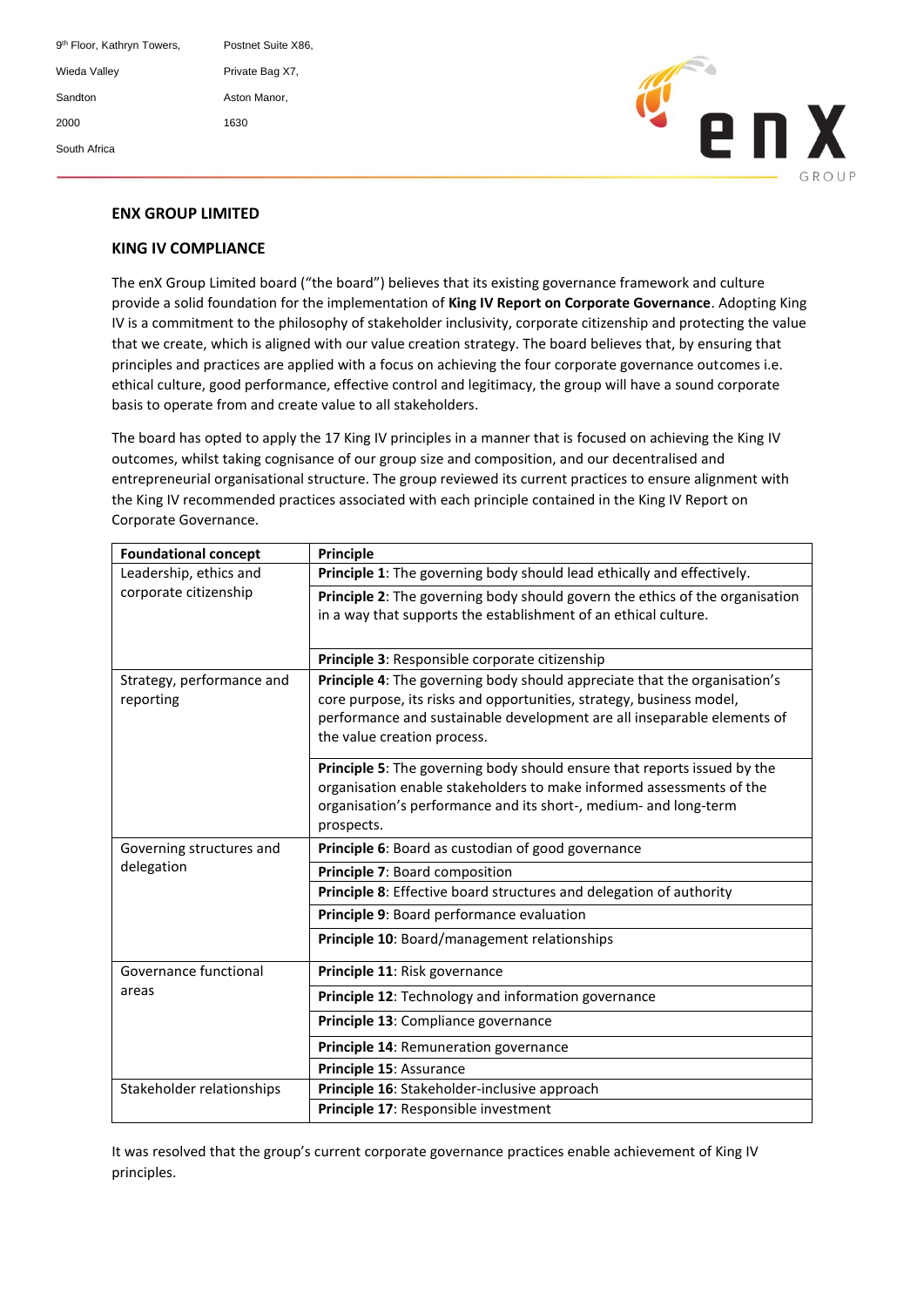| 9 <sup>th</sup> Floor, Kathryn Towers, | Postnet Suite X86, |
|----------------------------------------|--------------------|
| Wieda Valley                           | Private Bag X7,    |
| Sandton                                | Aston Manor,       |
| 2000                                   | 1630               |
| South Africa                           |                    |



# Principle 1: The governing body should lead ethically and effective

The board of directors provides leadership and strategic guidance, continually aimed at safeguarding shareholder value creation. This leadership and guidance are based on ethical principles and supports the group's values.

Directors are individually and collectively accountable for their ethical and effective leadership and are required to conduct themselves in accordance with the board Code of Conduct and their legal duties as company directors under the Companies Act of 2008.

The board and committees conducted self-assessments of their performance during the year.

Directors complete a detailed conflict of interests' disclosure annually. The complete list is circulated annually to all board members to ensure transparency. Directors also advise the company secretary of any changes during the year and these are tabled quarterly at board meetings.

The directors subscribe to a Code of Conduct and ethics policy, thereby committing to high ethical standards and to conducting themselves honestly and with integrity.

The board believes that sound corporate governance practices enhance both shareholder value and the longterm sustainability of the business.

Directors are committed to the highest standards of honesty, integrity, non-discrimination and fairness and have zero tolerance for the commissioning or concealment of fraudulent acts by our people, from board level downwards and throughout the group. As set out in the board charter, the directors are required to lead by example in embodying ethical behaviour. The practices underpinning the principles so espoused in King IV are entrenched in many of the group's internal controls, policies and procedures governing corporate conduct. The group aim to integrate responsible corporate citizenship into the group's business strategy and to embed sound governance practices into daily operations to ensure sustainable long-term growth. A Code of Ethics is in place and all directors and employees are required to abide by its terms. The Code is underpinned by the group's six Core Values and provides guidance on the expected ethical conduct of all staff members, as well as encouraging staff to report any violations of the Code. The segments are required to adopt respective principles and processes that deal with specific ethical issues that arise in their specific circumstances. All staff are required to sign a declaration form annually indicating that they understand and adhere to the policies and are fully committed to ethical behaviour. The group emphasis on business ethical behaviour has been integrated into internal training programmes. The human resources departments are responsible for monitoring adherence to the Code.

To assist the board to lead effectively a delegation of authority manual is in place and reviewed annually. This provides effective and practical direction and guidelines to minimise and eliminate the company's possible exposure to risk.

### *Principle 2: The governing body should govern the ethics of the organisation in a way that supports the establishment.*

The Code of Conduct is reviewed annually and all staff subscribes to this Code. All employees sign a staff declaration annually disclosing conflict of interest, awareness of anti-completive behaviour, any transactions entered into with any group companies and any gifts received or given.

The Code is also explained as part of the employee induction process and through ongoing training.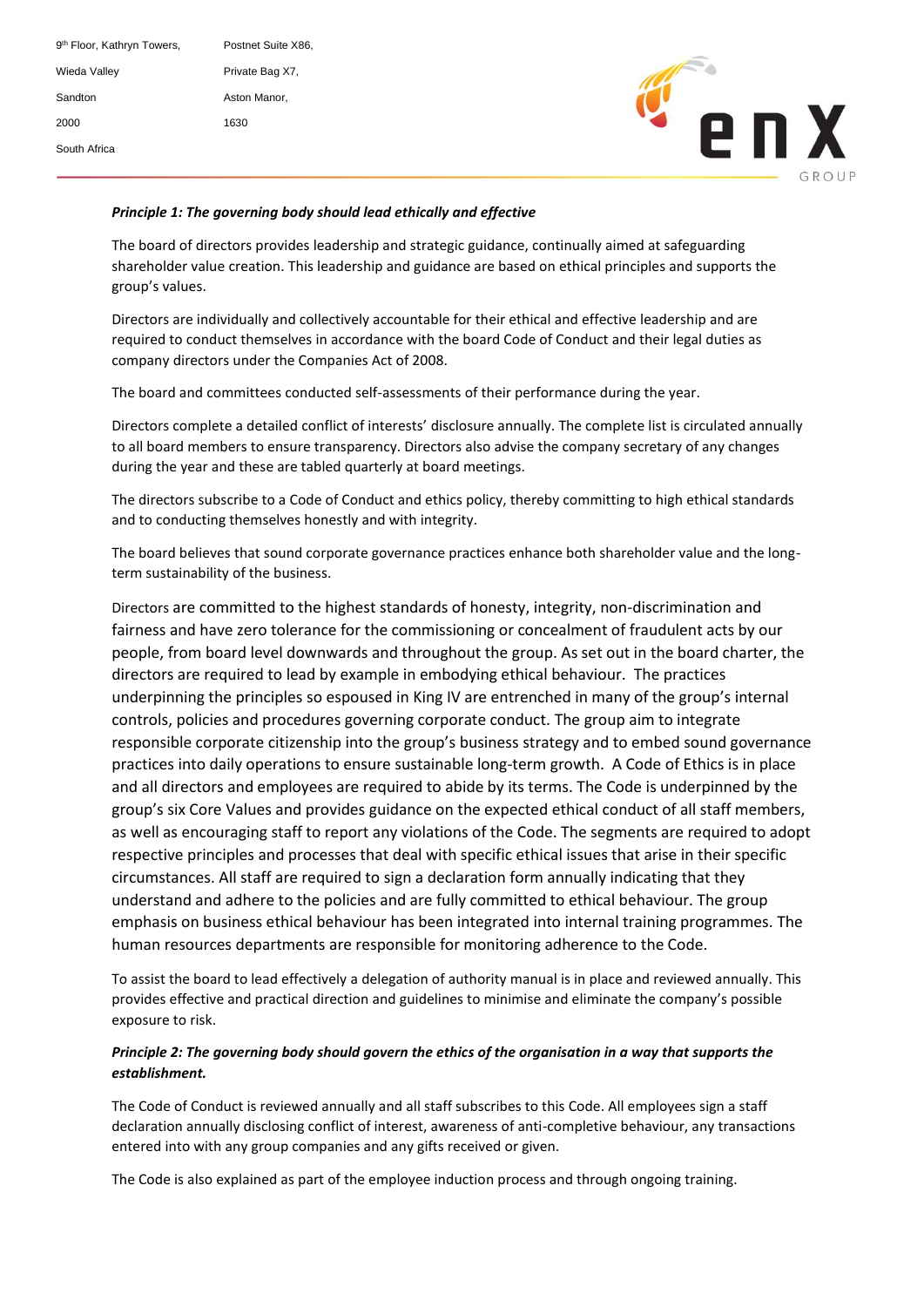| 9 <sup>th</sup> Floor, Kathryn Towers, | Postnet Suite X86. |
|----------------------------------------|--------------------|
| Wieda Valley                           | Private Bag X7,    |
| Sandton                                | Aston Manor,       |
| 2000                                   | 1630               |
| South Africa                           |                    |



The group subscribes to becoming a truly transformed organisation and this is supported by a <mark>46.8</mark>% black ownership ratio. Operating companies have a B-BBEE contribution level of between 2 and 3.

The board is committed to a culture and characteristics that promotes and encourage members and employees to act with integrity, be responsible and accountable, being fair and transparent and to be competent. These are all captured in our values.

### *Principle 3: The governing body should ensure that the organisation is and is seen to be a responsible corporate citizen.*

The group's strategy takes into account stakeholder needs and expectations. The focus is on strategic outcomes that support the organisation's corporate citizenship status. Social and environmental risk is one of the risks that is actively monitored.

The teams driving the strategy and processes through the organisation are the social and ethics committee, HR, Transformation, Occupational Health and Safety steering committees.

The group has a tax policy and philosophy in place that promotes good corporate citizenship. The board is ultimately accountable for determining the group's tax philosophy and approach and, together with the ARC, provides oversight of the group's tax practices and affairs. We are committed to being a responsible taxpayer, based on professionally executed tax compliance and legitimate tax planning for fulfilling our compliance and disclosure obligations in accordance with all relevant laws.

### *Principle 4: The governing body should appreciate that the organisation's core purpose, its risks and opportunities, strategy, business model, performance and sustainable development are all inseparable elements of the value creation process.*

Strategy and performance have always been regarded as primary responsibilities of the board.

Risks, opportunities, performance, business model and sustainability, are considered in terms of the group's vision, targets, long-term goals and values for annual board approval.

The board ensures that a robust strategy process is defined and executed. The strategy planning timetable accommodates business planning at executive committee level and review by the board, culminating in final approval.

Management initiates the strategy review and business planning process. The major macro trends in our operating environment are considered when compiling the budget.

Our material matters are ranked according to the greatest relevance and highest potential to have a significant impact on the viability of our business and relationships with stakeholders. These material matters are continuously assessed to ensure the strategy remains relevant.

Risks and opportunities arising from the material matters are identified and their impact on both the shortand medium-term strategy is assessed.

### *Principle 5: The governing body should ensure that reports issued by the organisation enable stakeholders to make informed assessments of the organisation's performance and its short-, medium- and long-term prospects.*

enX continues to incorporate the philosophy of integrated thinking in its operations and reporting.

The ARC is mandated to review the suitability of information made available to stakeholders in order for them to extract the relevant value from such information. This includes matters relating to our strategy and value creation.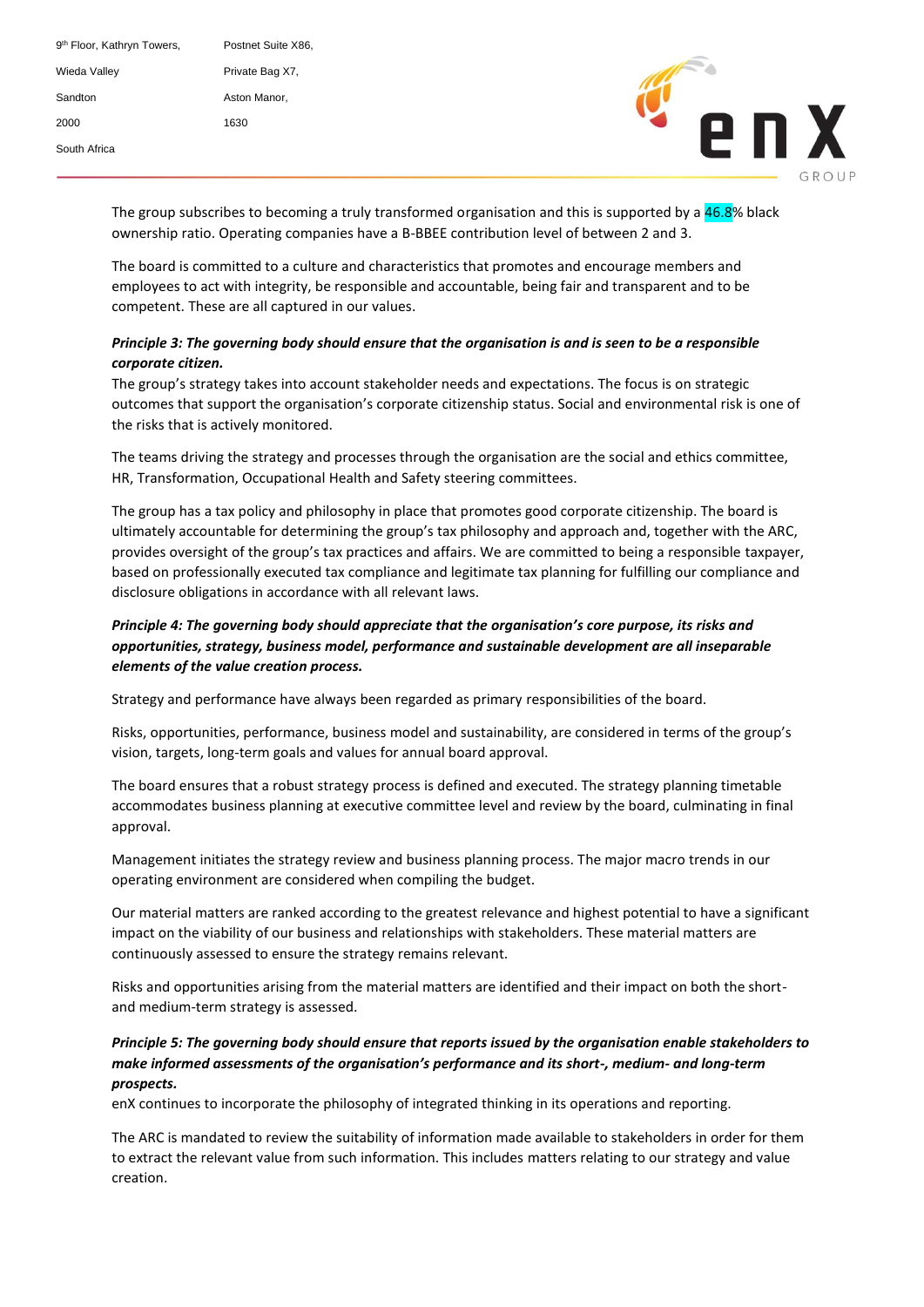| 9 <sup>th</sup> Floor, Kathryn Towers, | Postnet Suite X86, |
|----------------------------------------|--------------------|
| Wieda Valley                           | Private Bag X7.    |
| Sandton                                | Aston Manor.       |
| 2000                                   | 1630               |
| South Africa                           |                    |



## Principle 6: The governing body should serve as the focal point and custodian of corporate governance in the  $organisation.$

The board has embraced governance practices and principles and has ultimate accountability and responsibility for the performance and affairs of the company, including of good governance practices and principles. Therefore, the board displays adequate alignment with the King IV objective in terms of its oversight functions and monitoring, as well as the roles and responsibilities set out in the respective charters.

The annual evaluation results of the board and board committees as well as the board and committee charters have been reviewed and are aligned to King IV™ board and committee areas of responsibility.

Current audit committee oversight functions have been reviewed against King IV recommended practices for audit committees, including audit committee disclosures.

The board embrace its role as custodian of governance, which include annual board continuity and effectiveness reviews to improve the overall wellbeing of the organisation.

### *Principle 7: The governing body should comprise the appropriate balance of knowledge, skills, experience, diversity and independence for it to discharge its governance role and responsibilities objectively and effectively.*

enX aims to ensure that the board composition is aligned with the requirements of King IV regarding the number of executive versus non-executive directors, and skills, experience and tenure of directors are monitored on an ongoing basis.

According to the most recent review, the board comprised of 3 executive directors, 4 independent nonexecutive directors and 2 non-executive directors. The board is re-assessing its composition and size to align with King IV practices.

Qualifications of directors and their experience in specific industries are further scrutinised for applicability.

The roles of the Chairman, CEO, CFO, non-executive directors and company secretary are well defined.

A formal induction process is in place for new directors.

### *Principle 8: The governing body should ensure that its arrangements for delegation within its own structures promote independent judgement, and assist with balance of power and the effective discharge of its duties.*

Delegation of matters and mandates to individuals and/or ad hoc committees are managed through a formal delegation of authority process and accompanying board resolutions.

As the board chairman is not an independent non-executive director, the board appointed a lead independent director should a conflict of interest situation arise.

The current board committees are:

ARC, nomination committee, remuneration committee and social and ethics committee.

Accountability is delegated through committee charters for the respective committees and effectiveness thereof is measured annually.

*Principle 9: The governing body should ensure that the evaluation of its own performance and that of its committees, its chair and its individual members, support continued improvement in its performance and effectiveness.*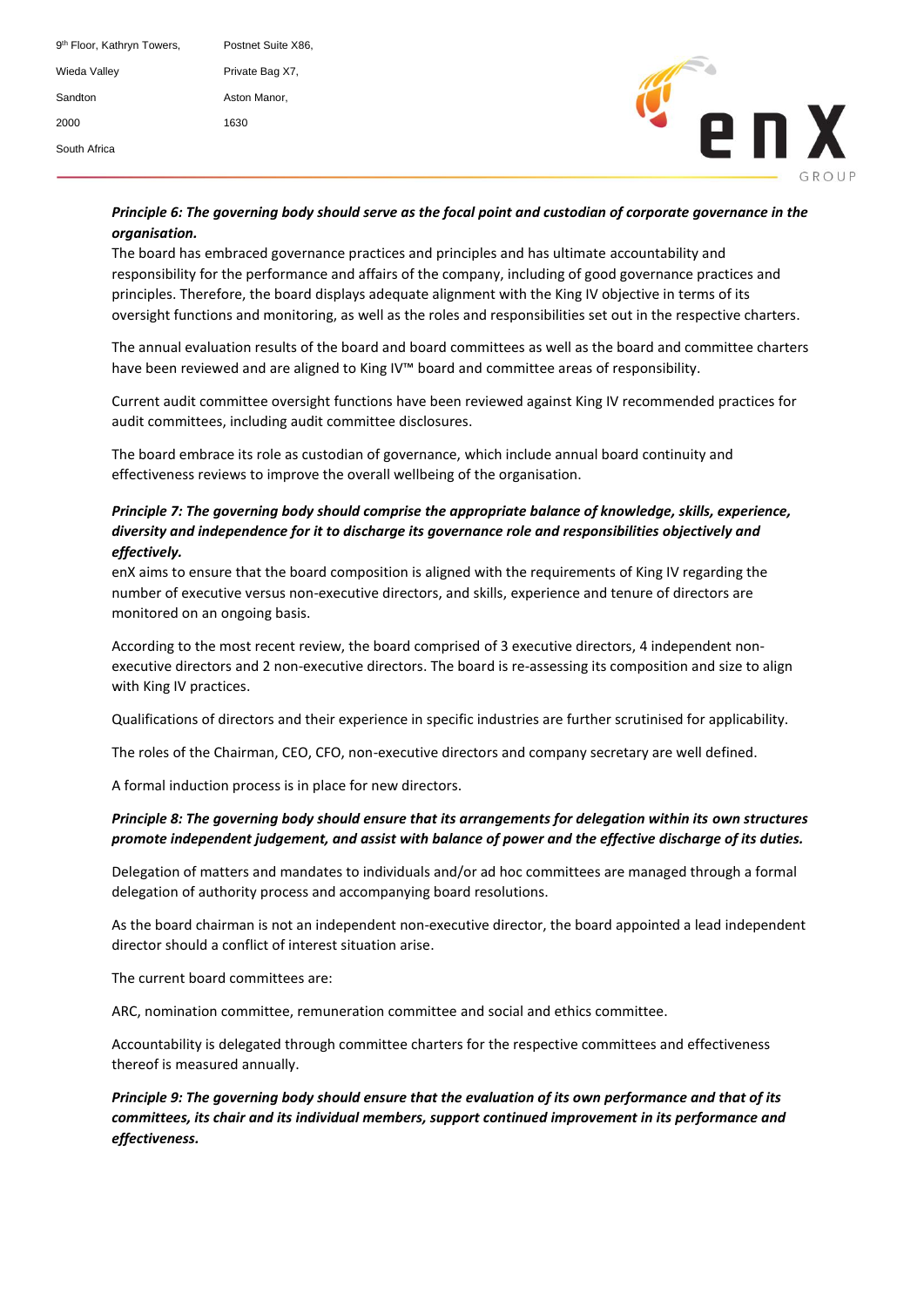| 9 <sup>th</sup> Floor, Kathryn Towers, | Postnet Suite X86. |
|----------------------------------------|--------------------|
| Wieda Valley                           | Private Bag X7,    |
| Sandton                                | Aston Manor.       |
| 2000                                   | 1630               |
| South Africa                           |                    |



In 2021 the board and its committees conducted a self-assessment of its performance. The outcome of these self-assessments are analysed and guides areas that require improvement. The aim is to conduct independent assessments every second year.

### *Principle 10: The governing body should ensure that the appointment of, and delegation to, management contribute to role clarity and the effective exercise of authority and responsibilities.*

enX board assesses succession planning, board delegation policies and CEO performance annually.

The board appointed a CEO and CFO to implement the strategies and business plans. They in turn rely on the assistance of the executive committee to ensure that the operational strategies are implemented, risks are managed and the day-to-day business of the company is monitored.

### *Principle 11: The governing body should govern risk in a way that supports the organisation in setting and achieving its strategic objectives.*

The governance of risk in terms of the organisation's strategic objectives is reviewed at least annually by the board.

ARC monitors and tracks progress quarterly ensuring controls are in place to mitigate risks.

enX adopts a well-defined Enterprisewide Risk Management policy, which fully supports good governance practices and implements its approach to risk management as a threat, uncertainty or opportunity in order to enhance the company's strategic objectives.

### *Principle 12: The governing body should govern technology and information in a way that supports the organisation in setting and achieving its strategic objectives.*

The board has formally delegated responsibility for governing information and technology to the ARC, who reports to the board on all matters relating to Information technology.

ARC is responsible for discharging the governance of technology and information in the organisation.

ARC is responsible for reviewing and approving the group's IT strategy and good governance throughout the IT ecosystem by ensuring the effectiveness and efficiency of the group's information systems from a strategic alignment and risk perspective.

The Chief Information Officer is responsible for assisting the segments in discharging their responsibilities to ensure a well-coordinated, efficient, effective, properly resourced and timeously implemented IT strategy.

enX has adopted the methodology of the IT Governance Institute and the control objectives for information and related technology (COBIT) framework to meet King IV requirements.

The ARC is focusing on implementing a strategic plan that supports business growth plans, the implementation of a disaster recovery plan and monitoring the implementation of key projects.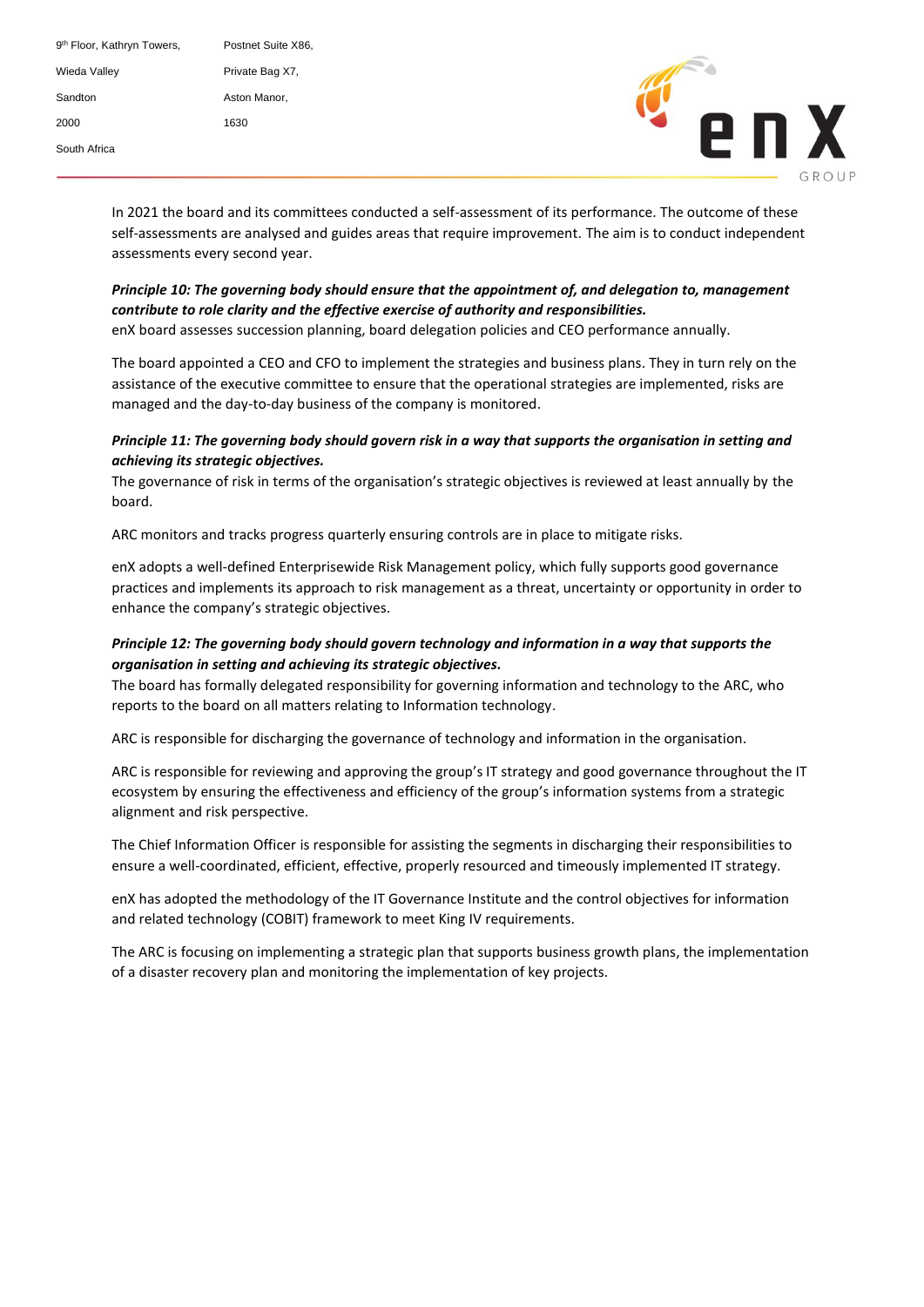| 9 <sup>th</sup> Floor, Kathryn Towers, | Postnet Suite X86, |
|----------------------------------------|--------------------|
| Wieda Valley                           | Private Bag X7.    |
| Sandton                                | Aston Manor,       |
| 2000                                   | 1630               |
| South Africa                           |                    |



## Principle 13: The governing body should govern compliance with applicable laws and adopted, non-binding rules, codes and standards in a way that supports the organisation being ethical and a good corporate www.enxgroup.co.za *citizen.*

The board has specific responsibility for compliance in the group. The board has delegated this function to ARC, which regularly reviews significant risks and mitigating strategies, and reports to the board on material changes in the group's risk profile.

Compliance with, and enforcement of, the Companies Act, JSE Listings Requirements, legislation and the company's governance policies are monitored and tracked through internal monitoring and reporting systems, reviews, and internal and external audits.

The group is not aware of any breaches of laws and regulations.

### *Principle 14: The governing body should ensure that the organisation remunerates fairly, responsibly and transparently so as to promote the achievement of strategic objectives and positive outcomes in the short-, medium- and long-term.*

The remuneration committee is responsible for remuneration governance, and its groupwide responsibilities are fully set out in the board-approved charters.

The committee applies the guiding principles provided for in terms of the remuneration policy as far as it is feasible, but retains the right to apply discretion to deviate from this policy in exceptional circumstances.

The committee in this year approved compensation in relation to various executive changes as detailed in the remuneration report.

The committee ensures that it remains knowledgeable about the changing remuneration regulatory environment.

The committee formalised the rules governing the cash-settled share appreciation right scheme during the year.

The committee tabled its remuneration report and the implementation thereof for a non-binding advisory vote by shareholders at the annual general meeting for financial year 2020. The revised policies received in excess of the required 75% shareholder support. The policies remained unchanged during 2021 and these, together with the implementation thereof, will again be tabled at the next AGM.

### *Principle 15: The governing body should ensure that assurance services and functions enable an effective control environment, and that these support the integrity of information for internal decision-making and external reporting purposes.*

The board governs the executive committee by giving it direction on how it should ensure an effective control environment, and support the integrity of information for internal decision-making and of enX's external reporting purposes.

#### Key elements are:

Code of Ethics and Conduct. These groupwide policies are communicated and adhered to by all employees. Awareness and implementation are supported by ongoing ethics awareness campaigns, a group wide anonymous tip-off line and relating training to all staff.

Values – roll-out campaign to all staff to subscribe to these common values and customise these values to their areas of control.